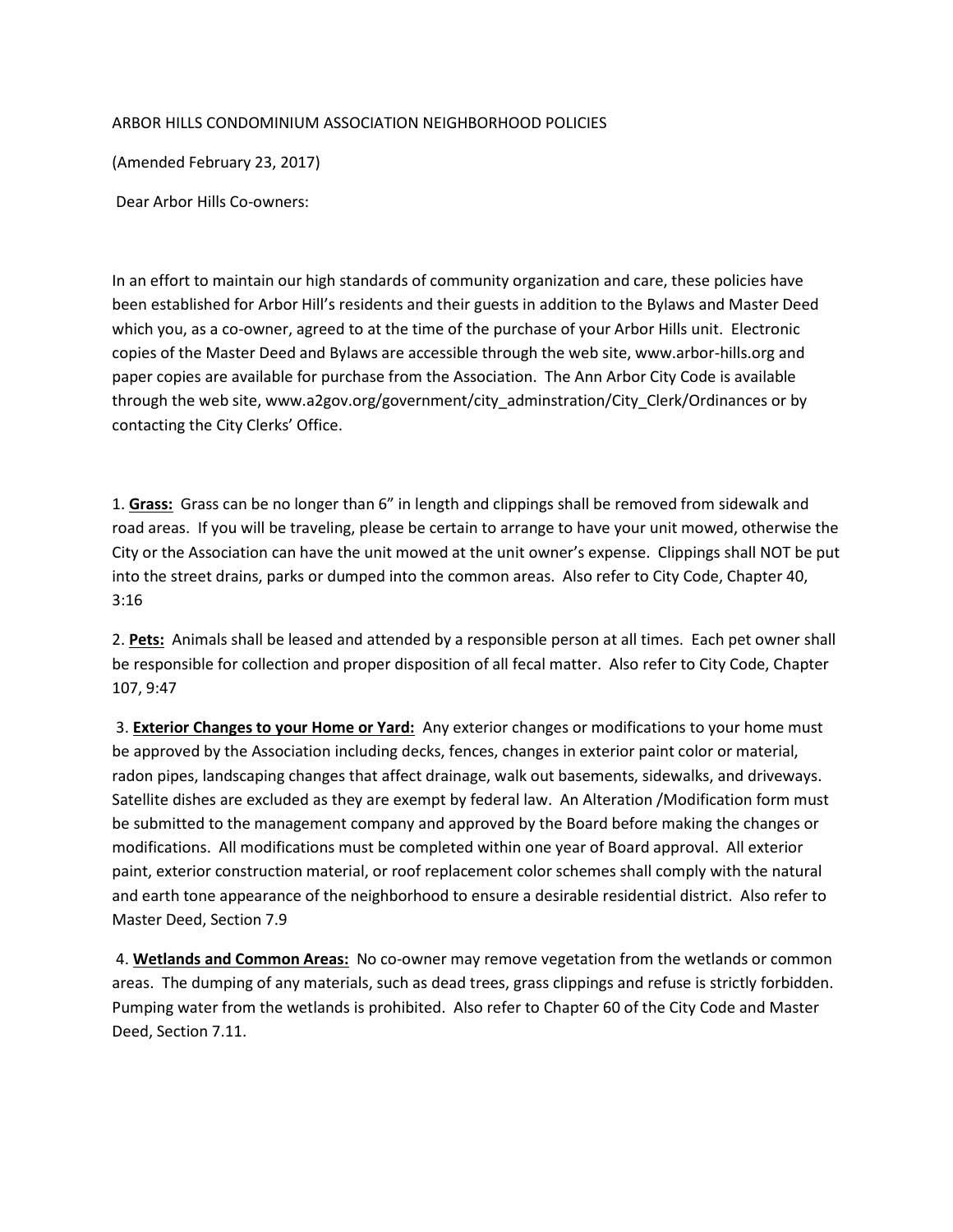5. **Storm Water Drains:** Please keep any drains in your yard area or on the street near your home clear of debris. Materials like grass, leaves, snow or ice can keep storm water from draining and can cause flooding across roads and into yards. Dumping into these drains is prohibited.

6. **Garbage/Recycling/Compost Collection:** City ordinance requires trash, recycling and compost bins to be put out no earlier than 6pm on the day prior to the pickup (Wednesday). All items shall be secured to prevent winds from blowing them around the neighborhood. Bins must be removed from street sides within 12 hours of pickup and must be stored inside. After the pickups, any remaining trash, recycling or compost material must be promptly removed within 12 hours or the Association can have it removed at the owner's expense.

7. **Snow removal from sidewalks:** It is the responsibility of each co-owner to maintain the sidewalk areas by their unit by keeping them clear of snow and ice. This is to be done within 24 hours after an accumulation of snow greater than 1 inch. Ice is to be treated immediately with sand, salt or other substance to prevent it from being slippery. All ice shall be removed within 24 hours of accumulation. This snow/ice removal requirement is in accordance with Ann Arbor City Code, Chapter 49. Co-owners who fail to keep their sidewalks clear on a timely basis may have the removal done at their expense and be subject to fines. Sidewalks will be inspected on a regular basis and written notices will be sent to violators.

8. **Street Parking:** In the event of snow, cars shall be moved from the street to allow the snowplow to clear the entire roadway. Any vehicle parked in the street after a snowfall with an accumulation of greater than 1  $\frac{1}{2}$  inches will be towed at the owner's expense. Vehicles may not be stored on the common element roadway or limited common element driveway.

9. **Signs:** No signs or other advertising devices of any kind, other than signs for the purpose of property sale are permitted.

10. **Aesthetics:** All units are to be kept properly maintained, trimmed and free of debris. No debris, garbage, or trimmings shall be burned at any time or place within the Condominium. Every co-owner shall promptly dispose of all refuse and garbage so that it will not be objectionable to the neighboring co-owner. No outside storage for refuse or garbage or outside incinerator shall be maintained or used. No material may be placed or stored on the sidewalk in front of your unit. Firewood must be stacked neatly at the rear of the house, unless the house is on a corner lot. On corner lots, firewood must be neatly stacked at the side of the house not facing the street. Sidewalks must be free of debris and other materials or items at all times. Also refer to Bylaws, Section 6.

11. **Street Safety:** Co-owners shall not place any basketball goals, hockey goals, or any other permanent or temporary equipment onto streets for the purpose of allowing play on the streets. Additionally, this type of equipment shall not be placed onto the common areas with the purpose of using the streets for a playing surface.

12. **Unit Rental/Leasing:** All tenants and non-owner occupants must comply with the conditions of the Association policies, regulations and governing documents and all lease and rentals agreements shall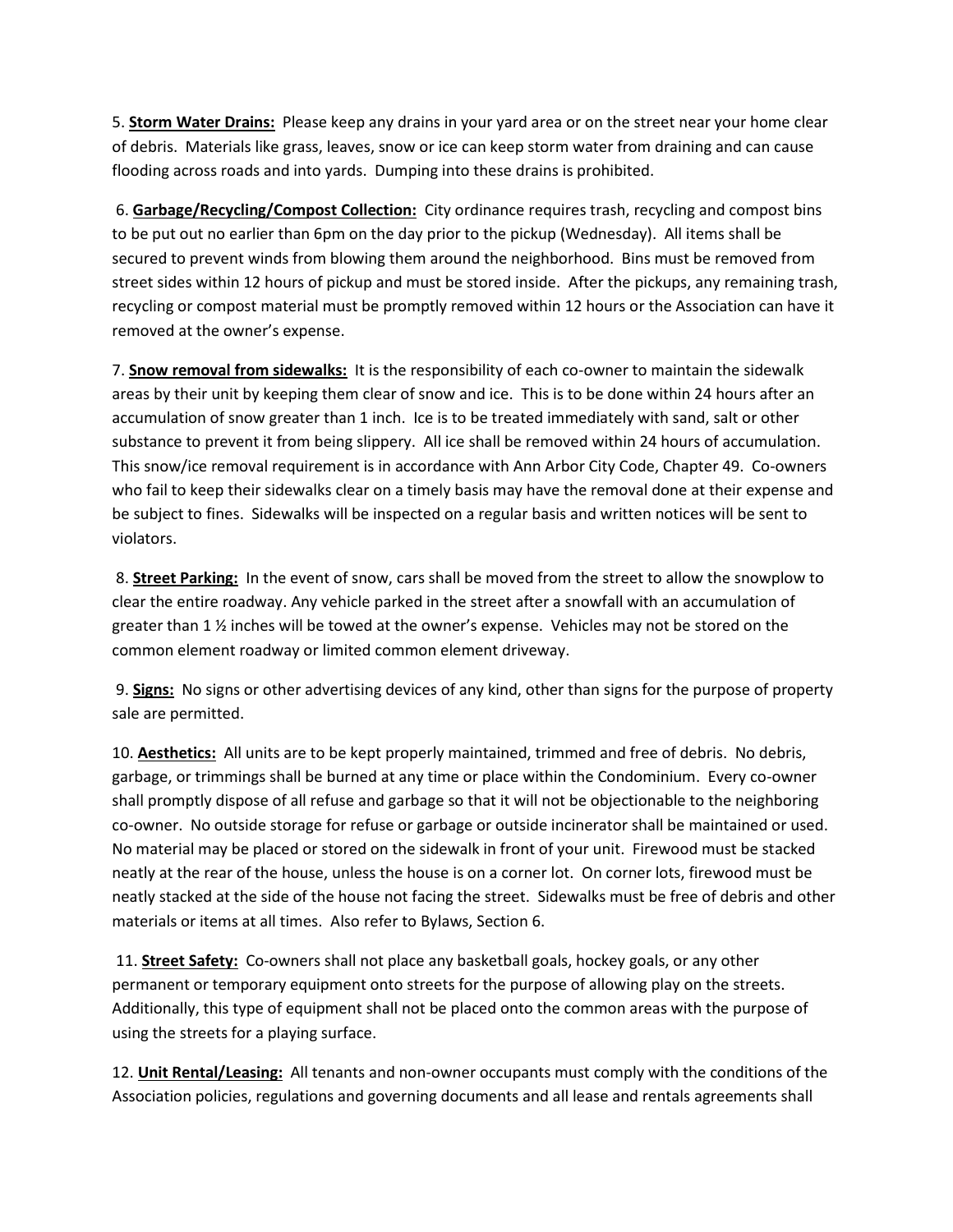state so. The owner has 15 days after notification of a tenant or occupant violation to investigate and correct or appeal the violation, or the co-owner and the tenant/occupant can all be subject to any damages and violation penalties and the Association can also start an action of tenant/occupant eviction. Separately, if a co-owner has an overdue Association balance, the Association can directly bill the tenant for the amounts due and for future balances. The tenant is allowed to deduct any amount paid to the Association from the rent due to the owner without legally breaching any lease or rental agreement. Also refer to Bylaws, Section 6.21 and the Michigan Condominium Act.

13. **Satellite Dish & Antenna Safety:** Under a Federal Communications Commission order, homeowners have a limited right to install a satellite dish or receiving antenna on their unit for fixed wireless signals like subscription television, telephone and internet access. A satellite dish may not exceed one meter (3.3 feet) in diameter. Location of the satellite dish or antenna is limited to the space defined by your unit property (either inside your dwelling or in an area outside your dwelling) of which you have exclusive use. Your installation must comply with reasonable safety standards; may not interfere with any common elements or any cable, telephone or electrical systems of neighboring properties; and may not restrict egress from a home. If the satellite dish or antenna is placed in a permitted outside area, it must be safely secured in fixed and permanent installation by one of three methods: 1) securely attaching it to a heavy object such as a mounting slab embedded in the earth; 2) securely attaching it to a part of the building's exterior that lies within your unit; or 3) via an FCC compliant mast anchored in your yard. The entire antenna installation must be FCC compliant; may not intrude on to common areas or on to any other unit; and shall match or shall be painted to match the natural and earth tone appearance of the neighborhood. Also refer to FCC OTARD Rule, 47 DFR Section 1.4000 and the FCC OTARD Fact Sheet.

14. **Tree's:** Routine inspections of trees on Association grounds shall be undertaken periodically by qualified personnel. Any identified problems are to be reported to the Board and to the membership for action within a specified time frame – by the responsible party.

The responsible party for any tree problem is defined as the owner of the common element or Unit (Lot) on which the problem tree is located, whether near the street, on a lot or common area, or in a wetland, woodland or public right of way.

Unless safety and health is determined and cited in the Report (or Notice to Homeowner) to require immediate attention, the time frame for the responsible party to correct the identified tree problem shall be no less than 30-days.

In the event of safety or health exigencies – and AFTER expiration of whatever Noticed period of time for corrective care has passed - the Association shall exercise its authority to accelerate the requirement for action to be taken. Pursuant to a second and final Notice, the Association shall undertake the work, itself, under the authority vested in it by the Master Deed and Bylaws.

In such cases where there is an absence of performance by the respective co-owner(s) and the Association has exercised its authority to act for safety or other reasons, AHCA shall recover all costs related to the action(s) taken in the manner provided for in AHCA Bylaws, Article 2.